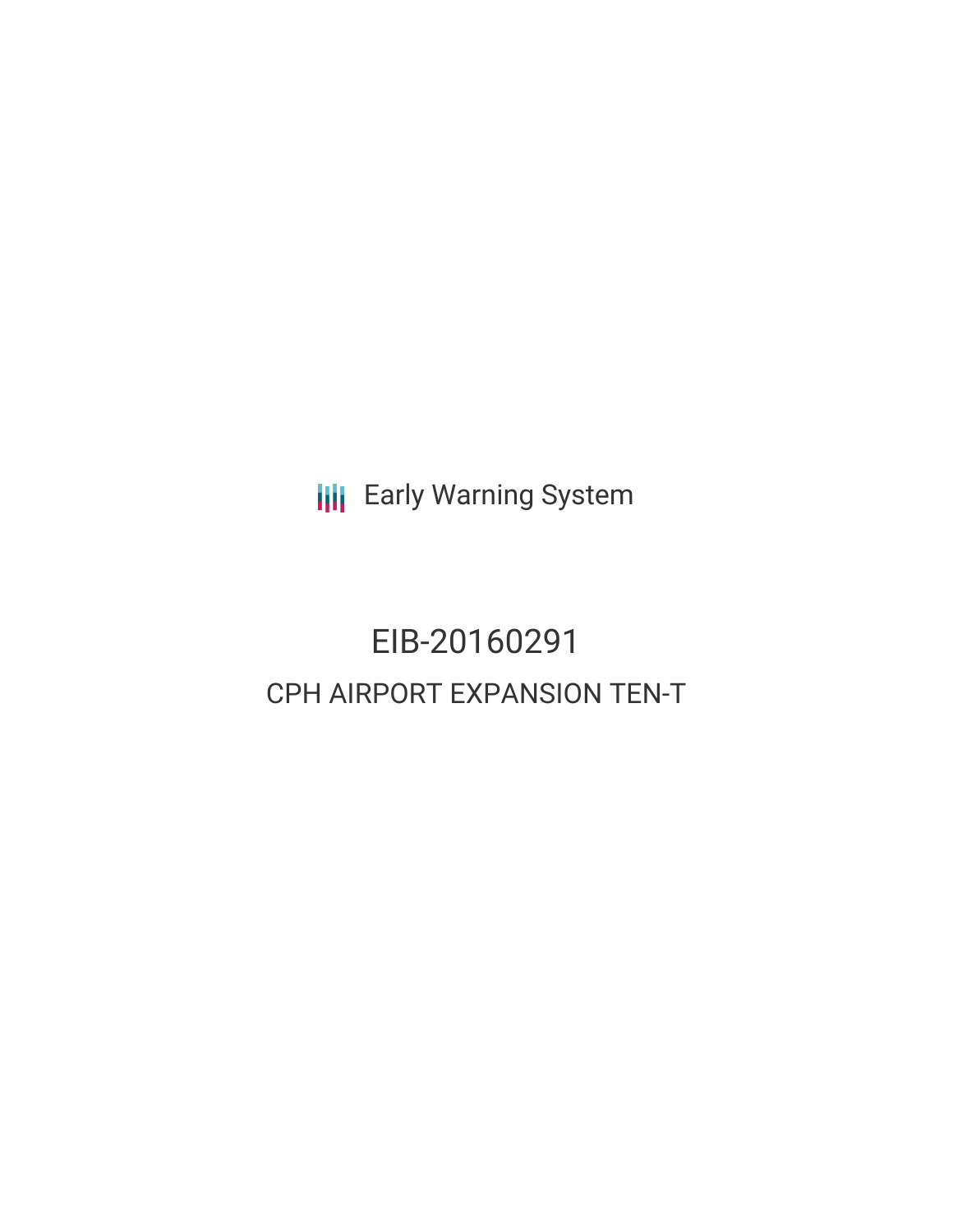#### **Quick Facts**

| <b>Countries</b>               | <b>Denmark</b>                 |
|--------------------------------|--------------------------------|
| <b>Specific Location</b>       | Copenhagen                     |
| <b>Financial Institutions</b>  | European Investment Bank (EIB) |
| <b>Status</b>                  | Approved                       |
| <b>Bank Risk Rating</b>        | U                              |
| <b>Voting Date</b>             | 2016-10-27                     |
| <b>Borrower</b>                | Copenhagen Airports AS         |
| <b>Sectors</b>                 | Construction, Transport        |
| <b>Investment Type(s)</b>      | Loan                           |
| <b>Investment Amount (USD)</b> | \$183.35 million               |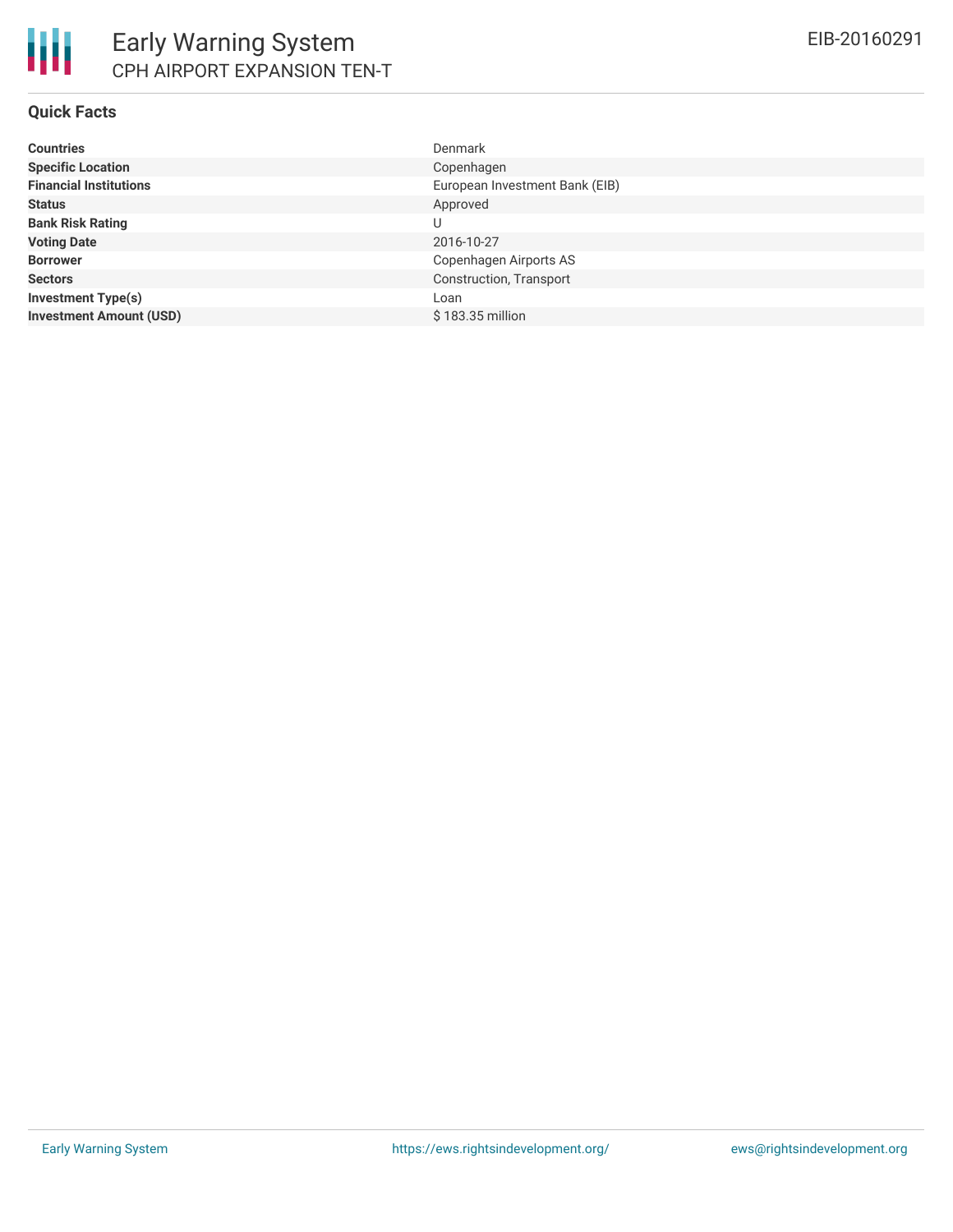

### **Project Description**

This project finances the expansion of Copenhagen Airport to increase capacity and service levels. This includes construction of piers, new stands, and a range of airside and land-side upgrades.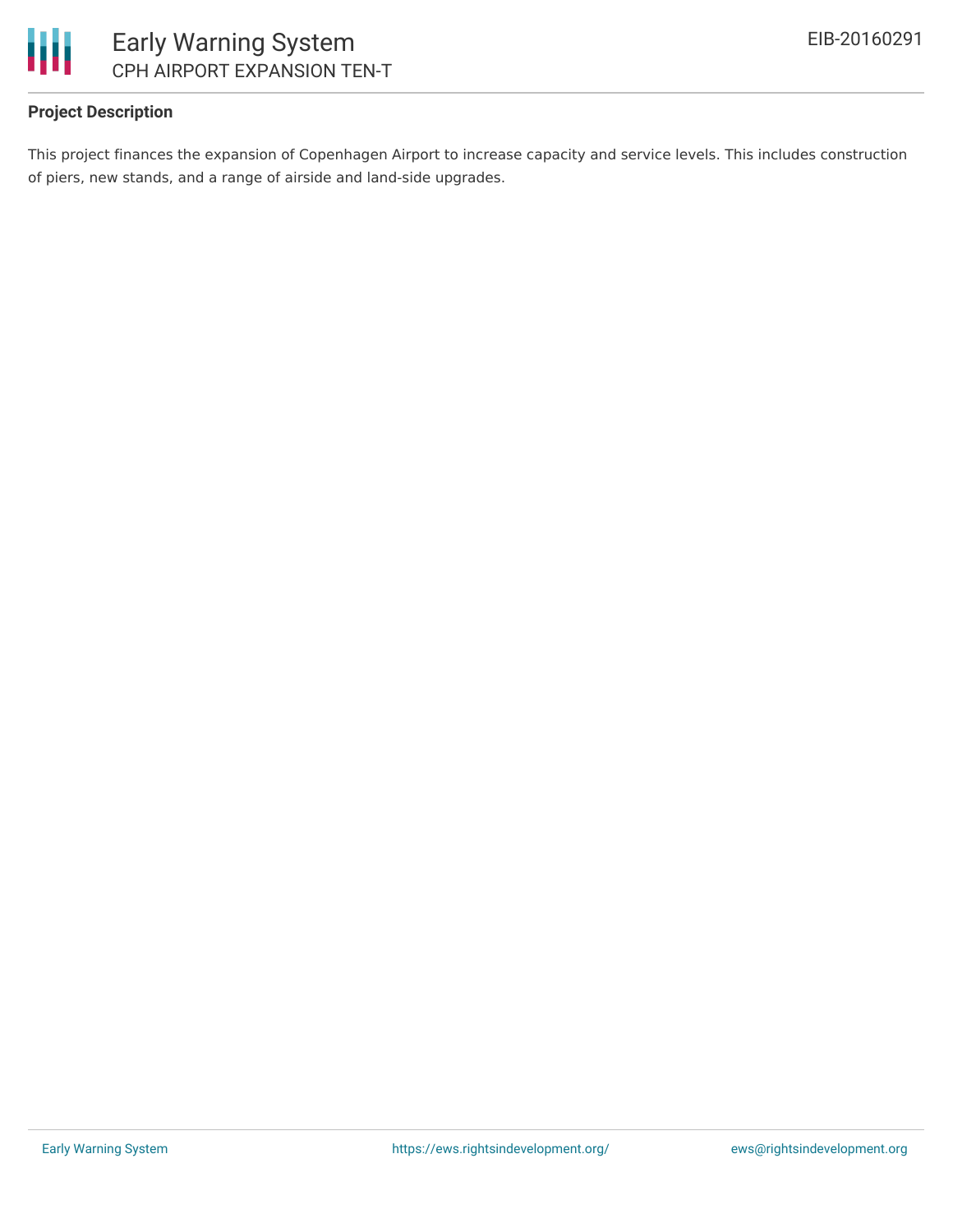

#### **Investment Description**

European Investment Bank (EIB)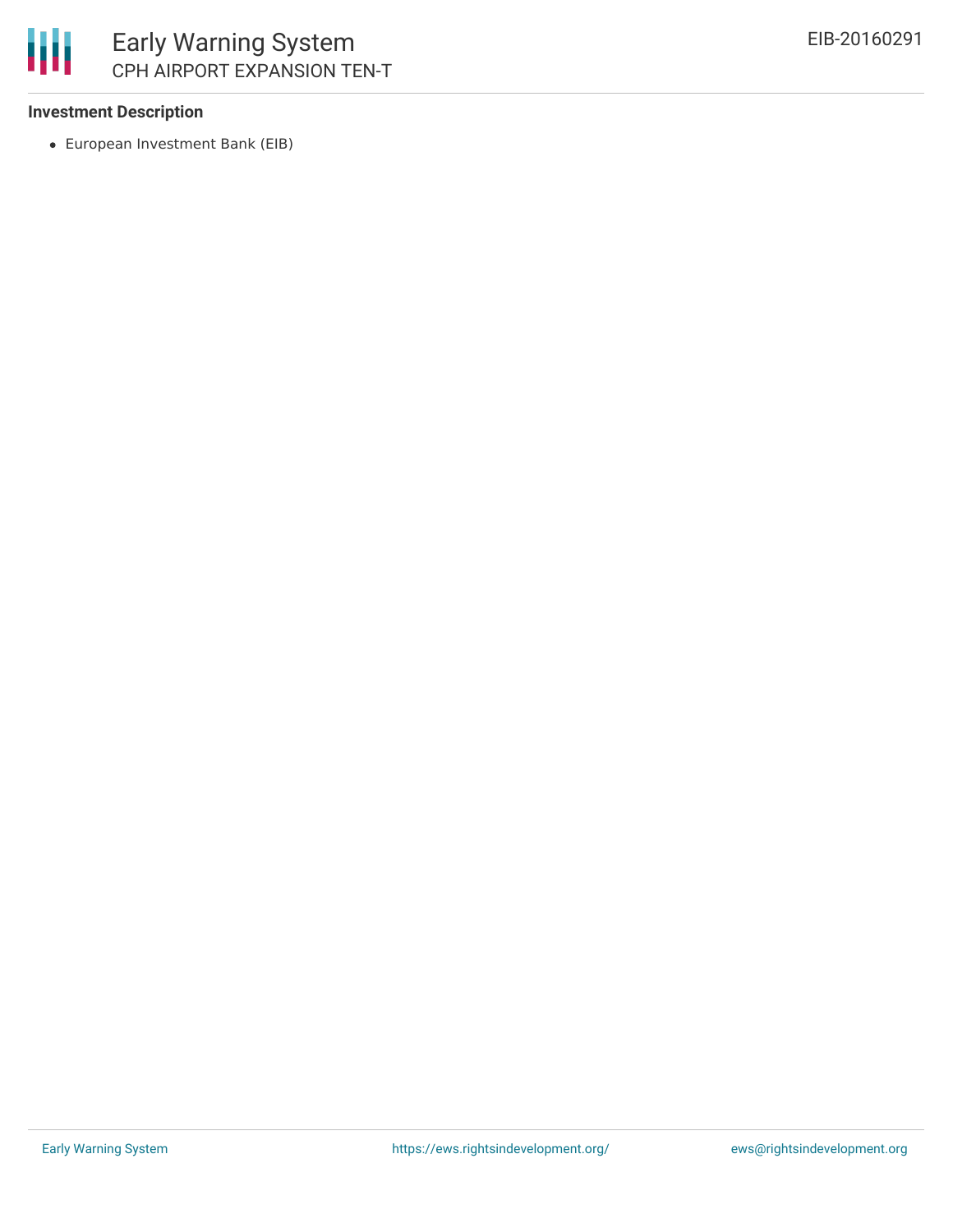#### **Contact Information**

#### ACCOUNTABILITY MECHANISM OF EIB

The EIB Complaints Mechanism is designed to facilitate and handle complaints against the EIB by individuals, organizations or corporations affected by EIB activities. When exercising the right to lodge a complaint against the EIB, any member of the public has access to a two-tier procedure, one internal - the Complaints Mechanism Office - and one external - the European Ombudsman. A complaint can be lodged via a written communication addressed to the Secretary General of the EIB, via email to the dedicated email address complaints@eib.org, by completing the online complaint form available at the following address: http://www.eib.org/complaints/form, via fax or delivered directly to the EIB Complaints Mechanism Division, any EIB local representation office or any EIB staff. For further details, check: http://www.eib.org/attachments/strategies/complaints\_mechanism\_policy\_en.pdf

When dissatisfied with a complaint to the EIB Complaints Mechanism, citizens can then turn towards the European Ombudsman. A memorandum of Understanding has been signed between the EIB and the European Ombudsman establishes that citizens (even outside of the EU if the Ombudsman finds their complaint justified) can turn towards the Ombudsman on issues related to 'maladministration' by the EIB. Note that before going to the Ombudsman, an attempt must be made to resolve the case by contacting the EIB. In addition, the complaint must be made within two years of the date when the facts on which your complaint is based became known to you. You can write to the Ombudsman in any of the languages of the European Union. Additional details, including filing requirements and complaint forms, are available at: http://www.ombudsman.europa.eu/atyourservice/interactiveguide.faces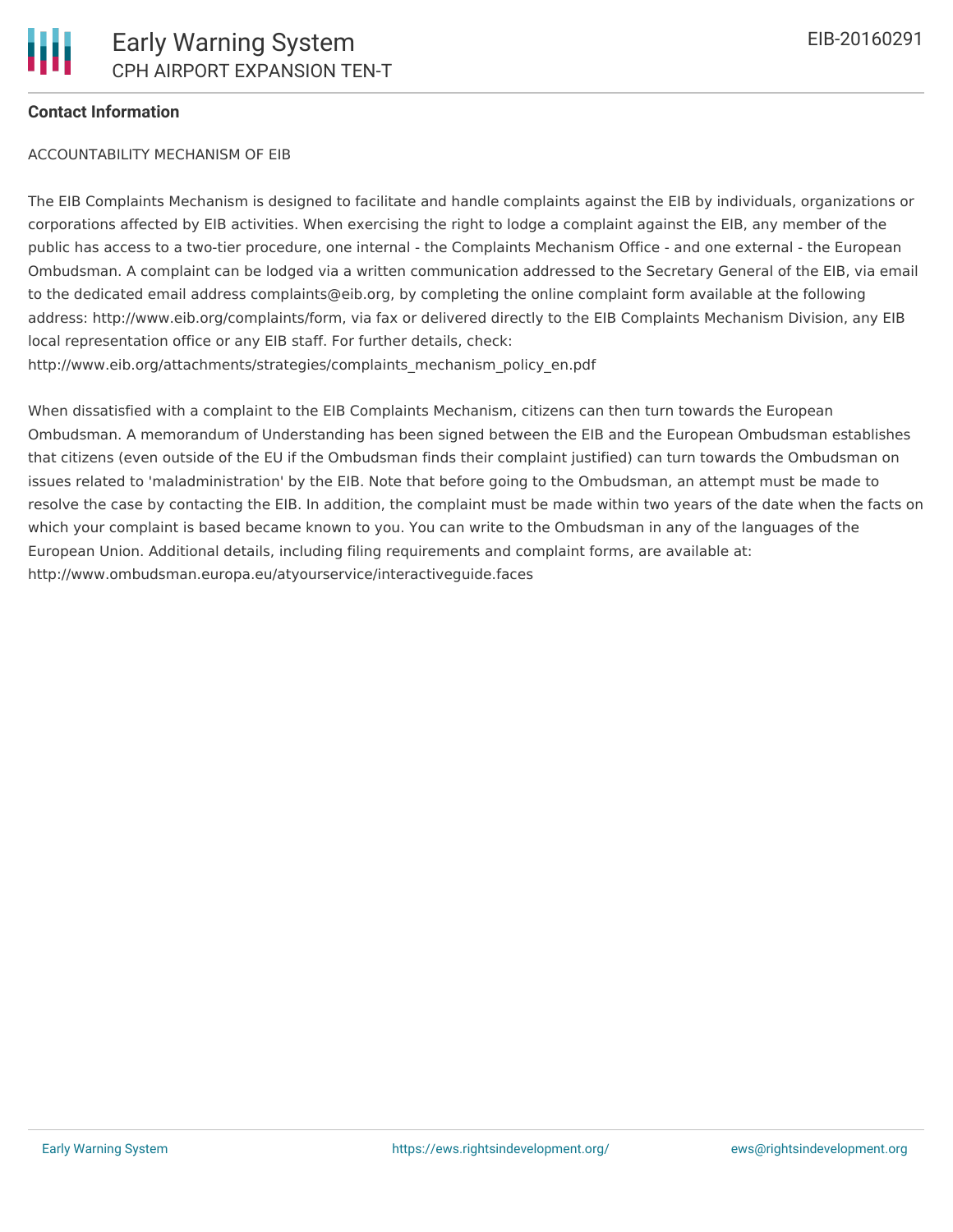Ш

### **Bank Documents**

[Environmental](https://ewsdata.rightsindevelopment.org/files/documents/91/EIB-20160291.pdf) and Social Data Sheet: Copenhagen Airport Expansion TEN-T [\[Original](http://www.eib.org/infocentre/register/all/69558856.pdf) Source]